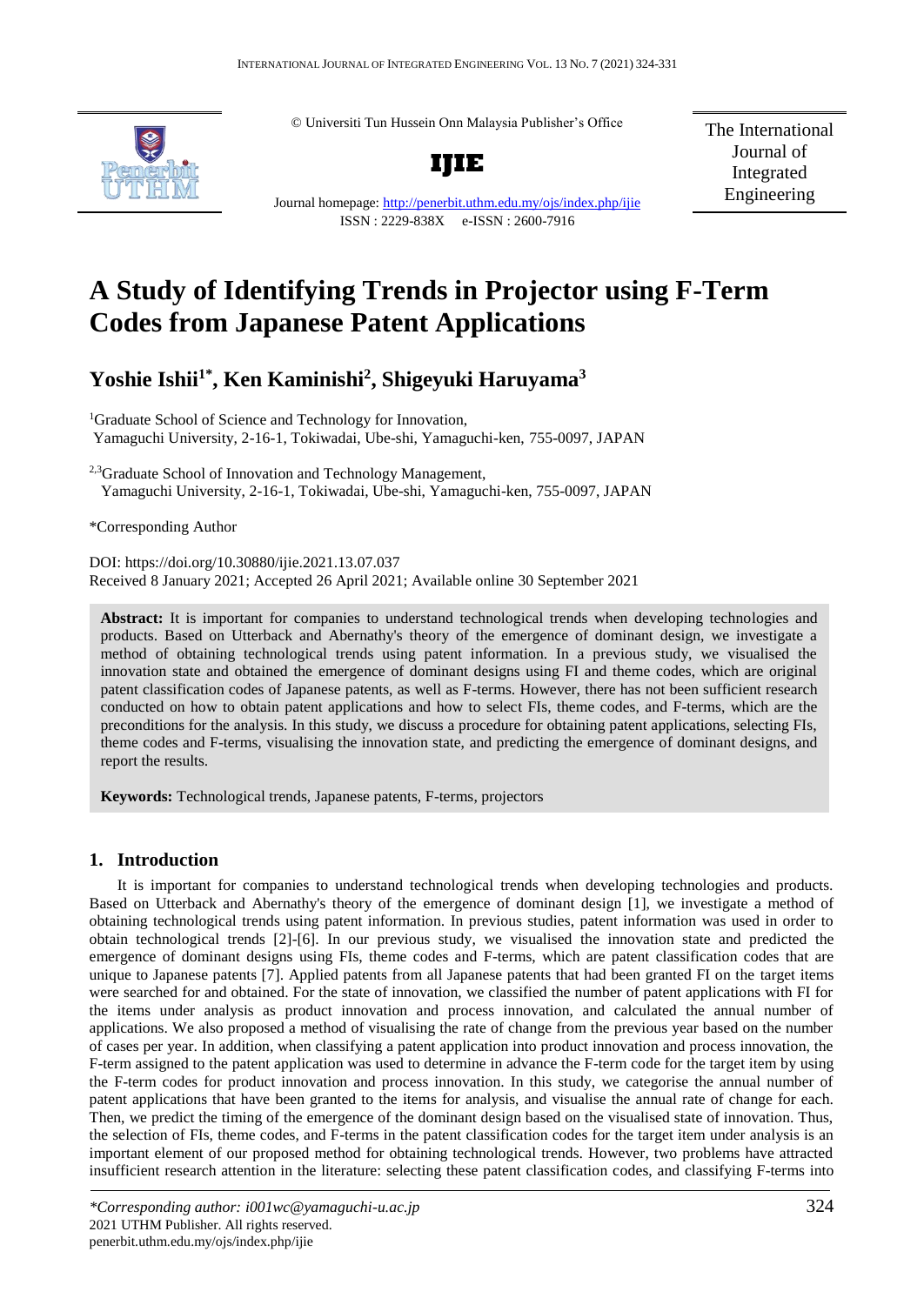product innovation and process innovation. In this study, we discuss a procedure for obtaining technological trends, including the selection of FIs, theme codes and F-terms, obtaining patent applications, visualisation of innovation status, and prediction of the emergence of dominant design. The target item of this study is projectors. A projector is basically a product that is used alone and not incorporated as a part of another product. In the case of a single item that is used alone, the associated FIs and theme codes are considered not to be spread across multiple product areas.

## **1.1 Japanese Patent Codes**

In this study, we use the following patent classification codes: FIs, theme codes and F-terms. As shown in Fig. 1, the classification of Japanese patents is based on the IPC. In Japan, the IPC is subdivided into a number of subdivisions and assigned a classification code called an FI code. In addition, in order to enable research from various viewpoints, some FI codes are compiled into a theme code. Within one theme code, there are F-term codes, which provide researchers with multiple viewpoints. One theme code has an F-term, consisting of multiple viewpoints. One patent is assigned multiple F-terms for each theme code. As shown in Fig. 2, an F-term consists of a theme code, a viewpoint and a number. Furthermore, as shown in Table 1, the F-term is marked with a "." (dot). The dots indicate detailed content within a viewpoint; a greater number of dots indicates a more detailed description.



**Fig. 1 - Relationship of IPC, FI, theme codes and F-term codes**



**Fig. 2 - F-term code**

**Table 1 - Example of F-term codes and their explanation**

| F-term                                                   |
|----------------------------------------------------------|
| FA00 MODEL 1 (DRAWINGS PROBLEMS OF THE WORKING EXAMPLES) |
| FA01. Image generation methods                           |
| FA02. Secondary electronic space light modulator         |
| FA03 Displays the multiple colors at the same time.      |
| FA04 Displays the color by splitting.                    |
| FA05 Optical means to generate one color at one time     |
| FA06 Color wheel                                         |

## **2. Patent Search Tool**

In this study, we use the Yamaguchi University Patent Search System "YUPASS", which contains information that is synchronised with the patent database of the Japan Patent Office. We search patents with specifying keywords, patent classification codes, and periods of time. We can obtain searched patent applications as textual data. The textual data contains the following 36 items:"Type of publication, application number, application date, international application number, international filing date, publication/publication number, publication/publication date, patent/registration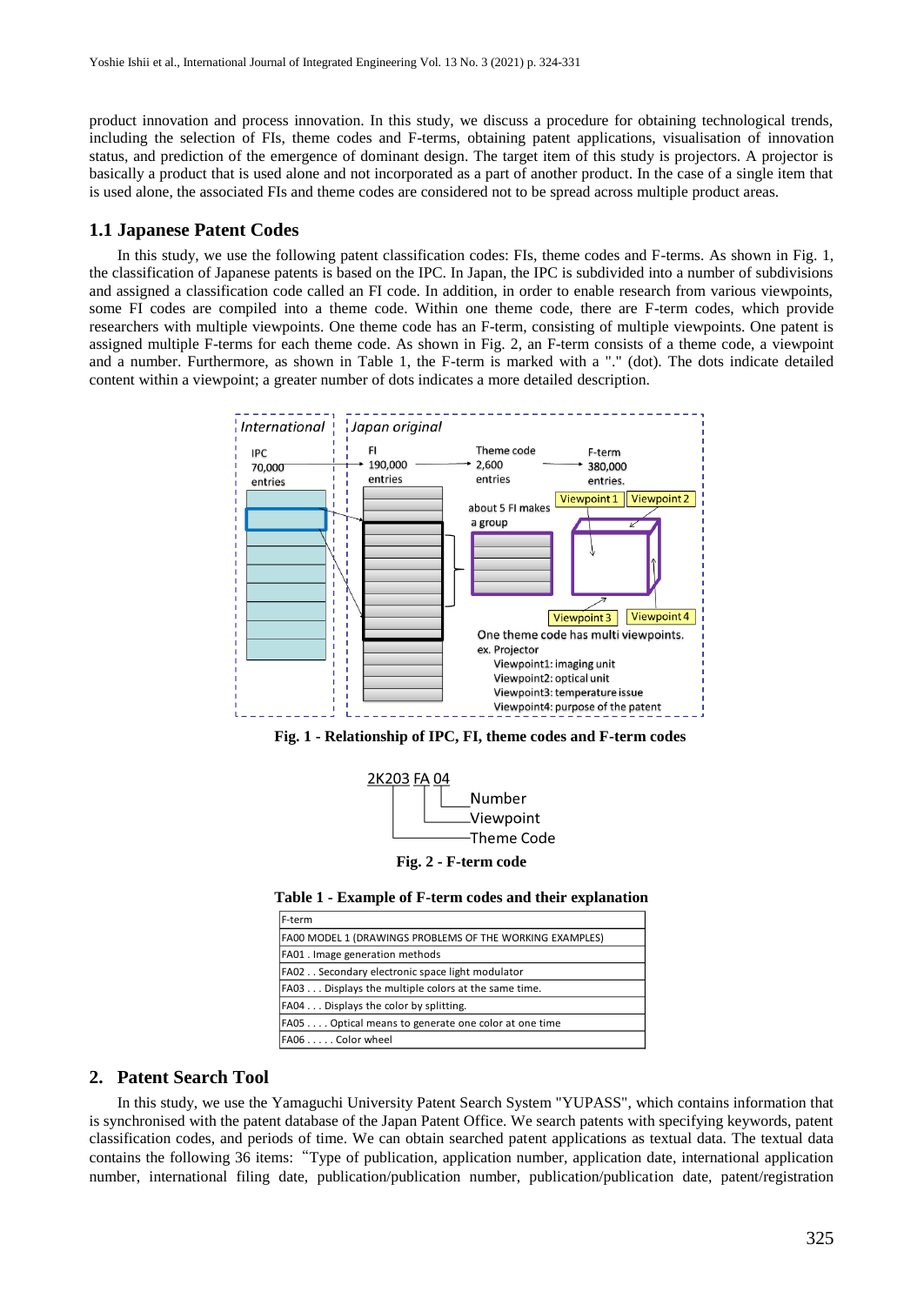number, registration date, title, applicant, inventor, technology area, F-term, FI, IPC, publication path, abstract, effect, subject matter, solution, claims, keywords, national classification, representative drawing path, request for examination, number of claims, examination record, record of appeal, registration record, country of issue, arrangement number, full text, publication number, date of publication, company classification, agent".In this study, patents with FIs on the target item from the patent application information, obtained from the text data, are defined as the patents to be analysed. In addition, the state of innovation is assessed in terms of the F-term assigned to the patent applications to be analysed.

#### **3. Research Methodology**

In this study, we study the procedures for obtaining patent applications, selecting FIs, theme codes, and F-terms, classifying F-terms into product innovation or process innovation, visualising the innovation state, and predicting the emergence of dominant design.

## **3.1 Step 1: Obtaining Patents Filed on The Target Item**

First, we obtain the patent application for the target item. We use "YUPASS" to search for a Japanese patent that includes the product name in the abstract and obtain the search results as textual data.

#### **3.2 Step 2: Confirmation of The Duration and Number of Patents Filed**

We then obtain the total number of applications from the textual data obtained in Step 1. We check whether there are a sufficient number of patent applications for the analysis. In addition, we examine the application period and the number of applications filed per year to see if there are any ongoing applications for the target item.

#### **3.3 Step 3: Selection of FIs, Theme Codes and F-terms for The Target Item**

After obtaining the textual data of patent applications for the target item, and confirming the period and number of applications for each, the patent classification codes (FIs, theme codes, and F-terms) for the target item are selected.

In order to obtain the major FI codes, we examine the types of FI and the number of FIs included in the patent application information obtained in Step 1 as well as the number of FIs per year. The codes with a particularly large number of FIs among the requested FIs were selected as the main FIs of the target item.

Next, the theme code is obtained from the main FI. The theme code is a code that provides a common theme through the grouping of multiple FIs, so theme codes may not be related to the target item. Then, we read the description of the theme code, determine whether it relates to the target item, and select it.

When we select the theme code of the target item, we can obtain the F-term. The F-term obtained shows the evaluation of the items under analysis from multiple viewpoints.

## **3.4 Step 4: Visualizing The State of Innovation**

We classify the F-terms selected in Step 3 by judging whether they are related to product innovation or process innovation. The decision is made by reading the description of the F-term, provided by Japan Patent Office, and judging whether the content is related to the product or process. Whether a patent is classified as "process innovation" or "product innovation" is evaluated by comparing multiple F-terms assigned to a patent with the previously determined F-term classification. The number of dots is of importance; for example, if a patent application has two Fterm viewpoints in one patent application, one with a single dot and the other with two dots, then the latter has been granted to the applicant. The F-term with more dots is selected for the innovation classification. This is because we can interpret an F-term with many dots as representing the latest evaluation, considering the fact that the number of dots increases as more and more F-terms are added to the system. In this way, we classify patent applications into product innovation and process innovation, and calculate the percentage changes from the previous year for each product innovation and process innovation, which are then visualised graphically.

## **3.5 Step 5: Predicting The Timing of Dominant Design Emergence**

In this paper, we predict the emergence of dominant design from the state of innovation visualised in Step 4. We assume that dominant design emerges when the innovation rate increases. From the graphical visualisation of this theory, we predict the emergence of dominant design.

## **4. Analysis**

Analysis of the projector was carried out according to the above procedure.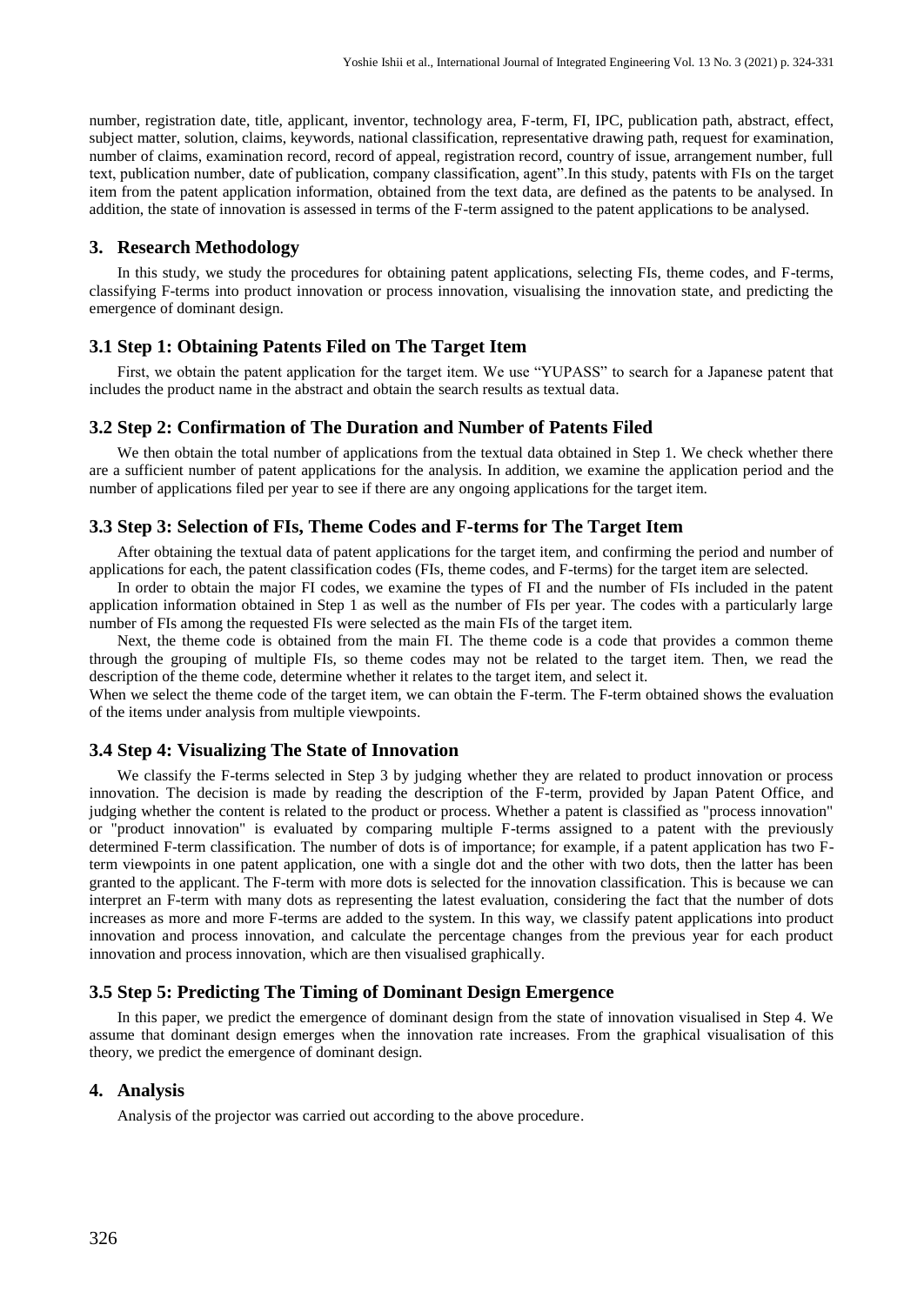## **4.1 Step 1: Obtaining Patents Filed on The Target Item**

Application patents that included "projector" in the abstract were searched by "YUPASS", and the search results were obtained as textual data. The number of patent applications was 15,677.

#### **4.2 Step 2: Confirmation of The Duration and Number of Patents Filed**

Fig. 3 shows the annual number of patent applications and the cumulative number of patent applications obtained in Step 1. The number of applications peaked in 2004, and after 2004, the number of applications continued to decline each year. Looking at the cumulative number of applications per year, we can see that there is an S-curve from 1990 to 2016, and the number of applications has since been decreasing. Projectors are considered to be in the third stage of maturity or the fourth stage of decline as a product. The number of applications is on a downward trend, but applications continue to be filed. From these findings, it is observed that the number of patents applied for, and the duration of the patent applications for projectors obtained in Step 1 are sufficient for the analysis of the innovation status, and that applications continue to be filed.



**Fig. 3 - Number and cumulative number of patent applications including projector in the abstract**







## **4.3 Step 3: Selection of FIs, Theme Codes and F-terms for The Target Item**

After Step 2, the patent classification codes, FIs, theme codes, and F-terms were obtained from the patent applications obtained in Step 1 in order to understand the innovation status and the time of appearance of the dominant design. The total number of patent applications obtained in Step 1 was 15,677, which included 103 FI codes. The annual change in the number of these FI codes is shown in Fig. 4. There were 6,339 FI codes for G03B21/00, 4,311 for G03B21/14, 524 for G03B21/10, 1 for G03B21/132, and 1 for G03B21/28, and the total number of G03B21 codes was 11,374, accounting for 93.6% of the total. The next largest number was G02B27, 395 in G02B27/18 and 106 in G02B27/02, for a total of 501 in G02B27, accounting for 4.2% of the total. Therefore, G03B21 was considered to be the main FI of the projector.

As shown in Table 2, we selected the theme codes for the projector. Then, 25 theme codes were obtained from the 103 FIs of the patents applied for the projector. Then, based on the contents of the description, we selected items related to the projector. As a result, the theme code 2K203 was found. In order to confirm that the selected theme code was the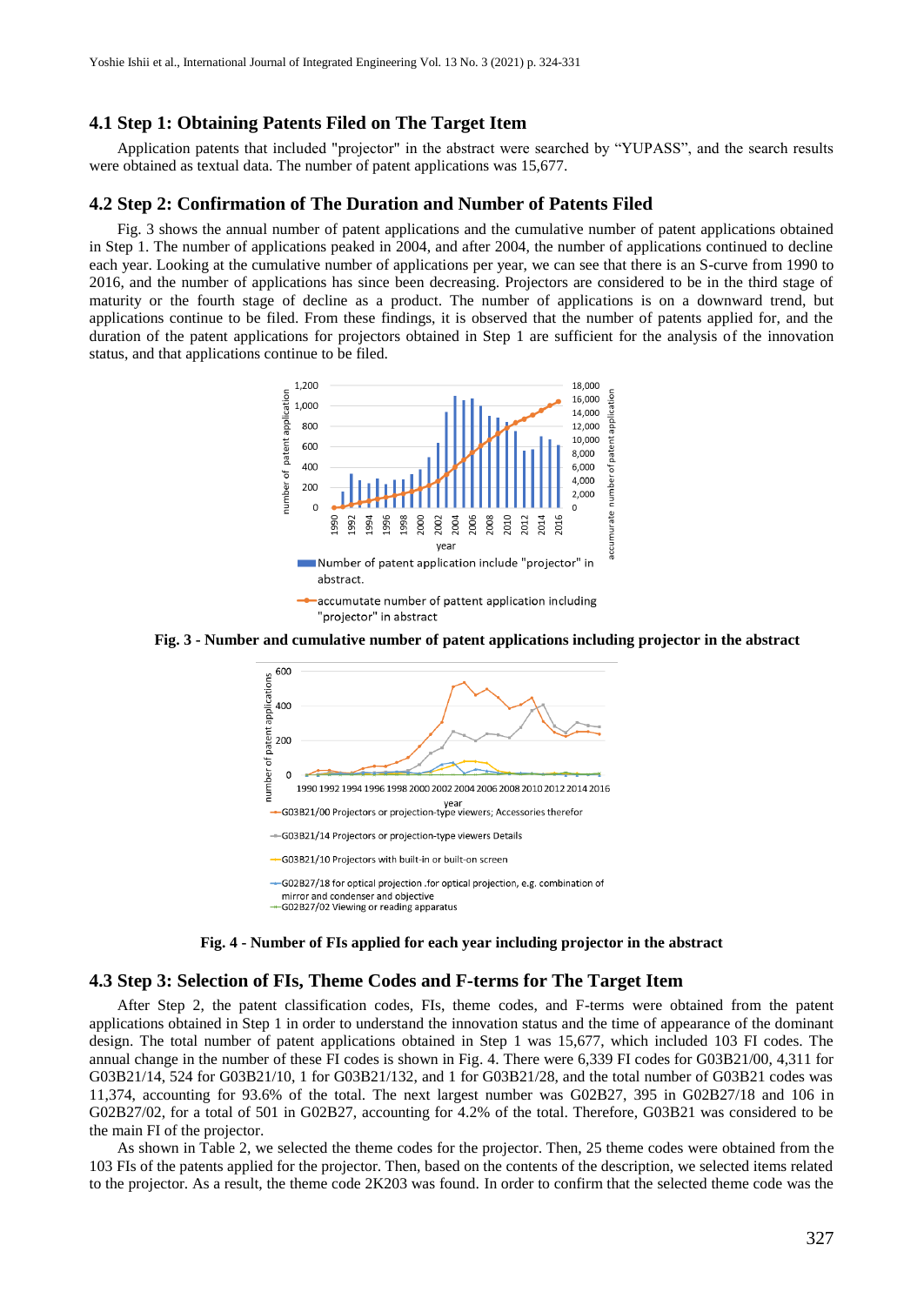main theme code for the product, we surveyed the annual number of applications for each theme code. The total number of patents was 8,434, of which 2K203 accounted for 7,578 or 89.9%. Thus, 2K203 was considered to be the major theme code for the product.

The next step is to narrow down the number of patents. From the 15,677 patent applications obtained in Step 1, 7,922 patents with the theme code 2K203 are used for the following procedure, which is to identify the state of innovation. The 7,922 patent applications related to the projector include 10 different viewpoints as shown in Table 3, among which there were a total of 510 F-term codes. As shown in Table 4, each viewpoint is marked with dots. In this study, in order to evaluate the F-term in dots, we assigned an Internal Block number to each feature within a viewpoint. This is defined as a block with a single dot underneath it. Then, for all F-terms, we define whether it constitutes product innovation or process innovation. Based on this definition, a comparison is made between the F-term assigned to the patent and the definition of F-term innovation in Table 4 for each patent application. The judgement and classification flow is shown in Fig. 5.

| Themecode | Descriptions                                                                        |                           |
|-----------|-------------------------------------------------------------------------------------|---------------------------|
| 2K203     | PROJECTION APPARATUS                                                                | projector<br>$\checkmark$ |
| 2H199     | OTHER OPTICAL SYSTEMS OR APPARATUS; INTERFERENCE OR CONTROL OF THE COLOUR           |                           |
| 2F065     | LENGTH MEASURING DEVICES BY OPTICAL MEANS                                           |                           |
| 5G445     | Advertisements other than illuminations                                             |                           |
| 2H087     | Lenses                                                                              |                           |
| 2C028     | Electrically operated instructional devices                                         |                           |
| 2F041     | Indicating measured values                                                          |                           |
| 2H057     | <b>Talkies</b>                                                                      |                           |
| 5E353     | SUPPLY AND INSTALLMENT OF ELECTRICAL COMPONENTS                                     |                           |
| 5D040     | Combinations of recording and playing devices and other equipment                   |                           |
| 3F303     | INDICATING AND SIGNALLING DEVICES FOR ELEVATORS                                     |                           |
| 5B068     | POSITION INPUT DEVICES                                                              |                           |
| 3K243     | NON-PORTABLE LIGHTING DEVICES OR SYSTEMS THEREOF                                    |                           |
| 5C087     | <b>ALARM SYSTEMS</b>                                                                |                           |
| 5D028     | Accessories for record carriers (e.g. containers)                                   |                           |
| 2H021     | Overhead projectors and projection screens                                          |                           |
| 2H055     | Slide changers                                                                      |                           |
| 2H109     | LIGHT SOURCES AND DETAILS OF PROJECTION-PRINTING DEVICES                            |                           |
| 2H098     | Photographic processing devices using wet methods                                   |                           |
| 2H117     | Color separation and correction and screen methods in phototype processes           |                           |
| 5B013     | Forestry                                                                            |                           |
| 4C316     | EYE EXAMINATION APPARATUS                                                           |                           |
| 4C093     | APPARATUS FOR RADIATION DIAGNOSIS                                                   |                           |
| 3C049     | Grinding and polishing of tertiary curved surfaces and surfaces with complex shapes |                           |
| 2H026     | HEAT SENSITIVE COLOUR FORMING RECORDING                                             |                           |

**Table 2 - FI list with an indicator of whether it is related to the projector or not**

## **Step 4: Visualizing the State of Innovation**

As shown in Fig. 6, the rate of change in product innovation and process innovation is calculated and visualised graphically for each product innovation and process innovation. As shown in Fig. 6, 2002, 2010, and 2015 show changes in innovation.

## **4.4 Step 5: Predicting The Timing of Dominant Design Emergence**

Fig. 6 predicts the emergence of dominant design in 2002, 2010, and 2015. Based on the state of projector innovation during the study period 1999-2016, the first emergence of the dominant design was in 2002. The "fluid phase" was around 2002, the "transitional phase" was around 2003-2004, and the "specific phase" came after 2004. The second emergence of the dominant design was in 2010. The "fluid phase" was around 2010, the "transitional phase" was around 2011, and the "specific phase" came after 2011. In addition, the third emergence of the dominant design was in 2015. This indicates that the "fluid phase" began around 2015.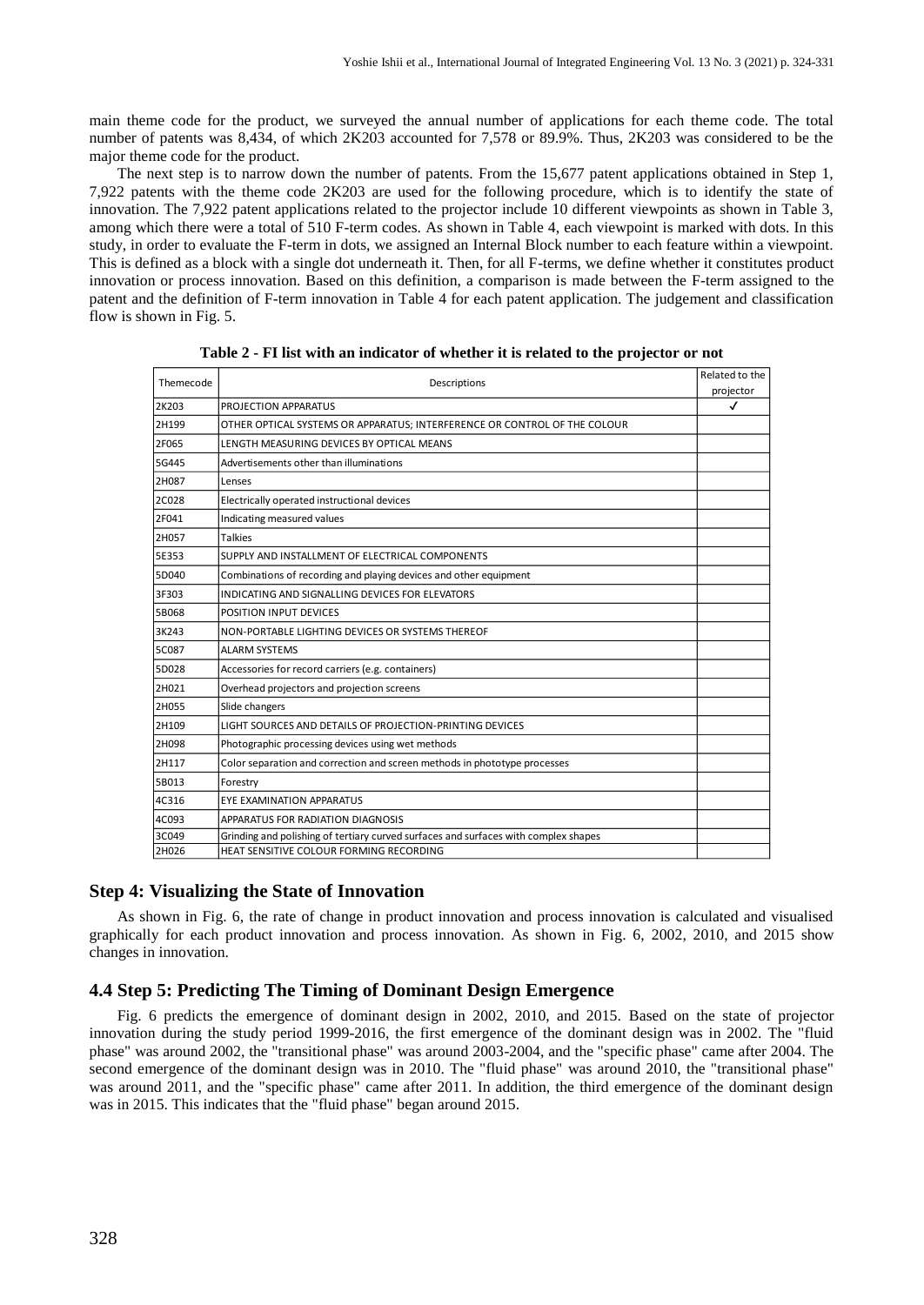| Code             | Description                                                    |
|------------------|----------------------------------------------------------------|
| <b>FA00</b>      | MODEL 1 (DRAWINGS, PROBLEMS OF THE WORKING EXAMPLES)           |
| FB <sub>00</sub> | MODEL 2 (DRAWINGS OF WORKING EXAMPLES AND PROBLEMS)            |
| GA00             | LIGHT SOURCE SECTION OR ILLUMINATION SECTION (SCOPE OF CLAIMS) |
| GB <sub>00</sub> | IMAGE SECTION (SCOPE OF CLAIMS)                                |
| GCOO             | PROJECTION SECTION OR PROJECTION PLANE (SCOPE OF CLAIMS)       |
| <b>HA00</b>      | OPTICAL SYSTEM 1 (SCOPE OF CLAIMS)                             |
| HB <sub>00</sub> | OPTICAL SYSTEM 2 (SCOPE OF CLAIMS)                             |
| KA00             | COMPONENTS OTHER THAN OPTICAL SYSTEMS (SCOPE OF CLAIMS)        |
| LA00             | TEMPERATURE (SCOPE OF CLAIMS)                                  |
| <b>MA00</b>      | PURPOSE (SCOPE OF CLAIMS)                                      |

## **Table 3 - F-term viewpoints I list**

## **Table 4 - In-view point block classification and product/process innovation classification for each F-term (excerpt)**

| Fterm<br>Description                         |             | <b>Fterm</b> | Inner-                    | number Product.      |
|----------------------------------------------|-------------|--------------|---------------------------|----------------------|
|                                              |             |              | 4digits 2digits block No. | of dots Process kind |
| FA31. Number of display panels               | <b>FA27</b> | FA           |                           | 1 Product            |
| FA32. One piece of display panels            | <b>FA28</b> | FA           | 3                         | 2 Product            |
| FA33 Two pieces of display panels            | <b>FA29</b> | FA           | 3                         | 2 Product            |
| FA34 Three pieces of display panels          | FA30        | FA           | 3                         | 2 Product            |
| FA35 Four pieces of display panels           | <b>FA31</b> | FA           | 3                         | 2 Product            |
| FA36 More than five pieces of display panels | <b>FA32</b> | FA           | 3                         | 2 Product            |
| FA41. Types of light sources                 | <b>FA41</b> | FA           | 4                         | 1 Product            |
| FA42. White heat light sources               | <b>FA42</b> | FA           | 4                         | 2 Product            |
| FA43 Gas discharge light sources             | <b>FA43</b> | <b>FA</b>    |                           | 2 Product            |
| FA44 LED or laser light sources              | <b>FA44</b> | FA           | 4                         | 2 Product            |
| FA45 LED or laser light sources              | <b>FA45</b> | <b>FA</b>    | 4                         | 3 Process            |





**Fig. 5 - Procedure to judge the patent innovation by F-terms (Product/Process) timing of the emergence of dominant design**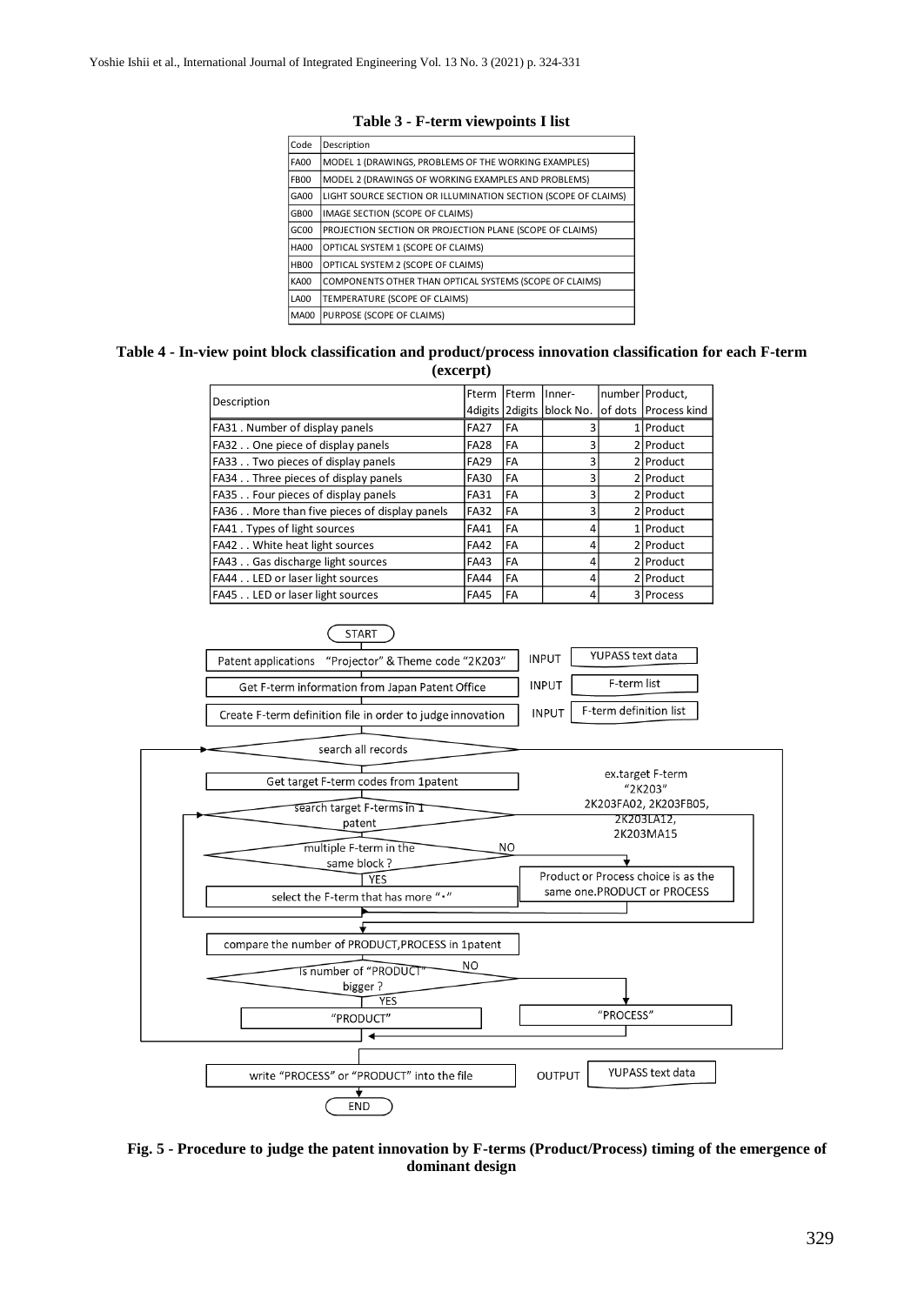

**Fig. 6 - Year-on-year rates of change in product innovation, process innovation and timing of the emergence of dominant design**

## **5. Considerations on The Content of Dominant Design**

We have predicted the emergence of the dominant design in [Step 5], and we also discuss the content of this prediction. We predicted the content of the dominant design by comparing the characteristic products and ages of products released to the market by major product manufacturers, and identified the time of appearance of the dominant design. Although the time period from patent application to commercialisation varies according to the product and industrial field, previous studies [8][9] have shown that the average time from research and development to commercialisation and market release is 4.8 years. In addition, Fujimoto [10] determined the time to market from research and development of consumer electronics and appliances to be 2.75 years. Based on the results of these studies, we referred to the products that were released mainly in the period three to five years after the emergence of the dominant design, and assumed the characteristics of the dominant design [11]-[16].In the case of the projector, since the dominant design could have appeared in 2002, 2010, and 2015, in [Step 4], products that were released three to five years after each of these years were obtained from the product history [11]-[16].

(1)2002 dominant design: Three to five years after

- 2005, EPSON released a home-use projector.
- (2)2010 dominant design: Three to five years after
- 2013, SONY released the world's first laser light source projector.
- (3)2015 dominant design: Three to five years after
	- 2018, LG launched a home laser projector with wireless connection to TV.
	- 2018, LG launched a home projector that can work with Google ALEXA.

We evaluated the projectors using the method proposed above and observed that the dominant design appeared in 2002, 2010 and 2015. If we look at the products that were released three to five years after the emergence of the dominant design, the dominant design in 2002 was a home projector, the dominant design in 2010 was a laser light source projector, and the dominant design in 2015 was a smart projector with the ability to connect to devices and services such as phones, TVs, and AI assistants. In addition, three dominant designs emerged between 1999 and 2016, with intervals of eight and five years.

#### **6. Conclusion**

To study the method of obtaining the technical trend by using FI, theme codes and F-term, which are the original Japanese patent classification codes, there has not been sufficient research conducted on the method of obtaining patent applications and selecting FI and theme code. In this study, in order to investigate a flow of analysis methods for the target item, including selection of FI, theme codes and F-term, obtaining patent applications, visualization of the